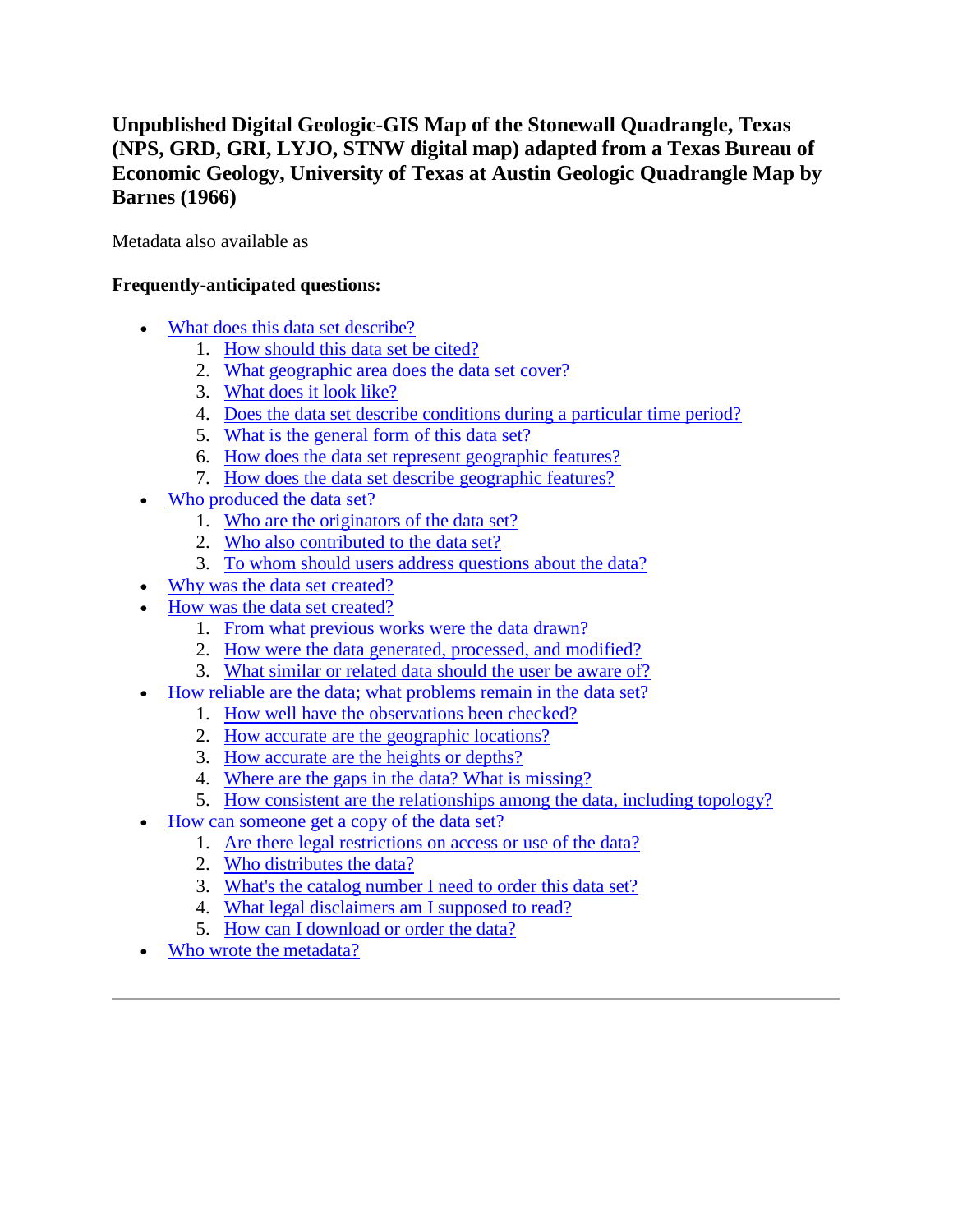## **What does this data set describe?**

### *Title:*

Unpublished Digital Geologic-GIS Map of the Stonewall Quadrangle, Texas (NPS, GRD, GRI, LYJO, STNW digital map) adapted from a Texas Bureau of Economic Geology, University of Texas at Austin Geologic Quadrangle Map by Barnes (1966) *Abstract:*

The Unpublished Digital Geologic-GIS Map of the Stonewall Quadrangle, Texas is composed of GIS data layers and GIS tables in a 10.1 file geodatabase  $(\text{stnw}\text{ geology.}gdb), a 10.1 \text{ ArcMap } (\text{.}mxd)$  map document  $(\text{stnw}\text{ geology.}mxd),$ individual 10.1 layer (.lyr) files for each GIS data layer, an ancillary map information document (lyjo\_geology.pdf) which contains source map unit descriptions, as well as other source map text, figures and tables, metadata in FGDC text (.txt) and FAQ (.pdf) formats, and a GIS readme file (lyjo\_geology\_gis\_readme.pdf). Please read the lyjo geology gis readme.pdf for information pertaining to the proper extraction of the file geodatabase and other map files. To request GIS data in ESRI 10.1 shapefile format contact Stephanie O'Meara (stephanie.omeara@colostate.edu; see contact information below). The data were completed as a component of the Geologic Resources Inventory (GRI) program, a National Park Service (NPS) Inventory and Monitoring (I&M) Division funded program that is administered by the NPS Geologic Resources Division (GRD). Source geologic maps and data used to complete this GRI digital dataset were provided by the following: Texas Bureau of Economic Geology, University of Texas at Austin. Detailed information concerning the sources used and their contribution the GRI product are listed in the Source Citation section(s) of this metadata record (stnw\_geology\_metadata.txt or stnw\_geology\_metadata\_faq.pdf). Users of this data are

cautioned about the locational accuracy of features within this dataset. Based on the source map scale of 1:24,000 and United States National Map Accuracy Standards features are within (horizontally) 12.2 meters or 40 feet of their actual location as presented by this dataset. Users of this data should thus not assume the location of features is exactly where they are portrayed in Google Earth, ArcGIS or other software used to display this dataset. All GIS and ancillary tables were produced as per the NPS GRI Geology-GIS Geodatabase Data Model v. 2.3. (available at:

[<http://science.nature.nps.gov/im/inventory/geology/GeologyGISDataModel.cfm>\)](http://science.nature.nps.gov/im/inventory/geology/GeologyGISDataModel.cfm). The GIS data projection is NAD83, UTM Zone 14N, however, for the KML/KMZ format the data is projected upon export to WGS84 Geographic, the native coordinate system used by Google Earth. The data is within the area of interest of Lyndon B. Johnson National Historical Park.

## *Supplemental\_Information:*

The data layers (feature classes) that comprise the Unpublished Digital Geologic-GIS Map of the Stonewall Quadrangle, Texas include: STNWGLG (Geologic Units), STNWGLGA (Geologic Contacts), STNWSYM (Map Symbology), STNWATD (Geologic Attitude Observation Localities), STNWFLT (Faults), STNWGLN (Linear Geologic Units), STNWLIN (Stratigraphic Section Lines),STNWHZA (Hazard Area Features) and STNWHZAA (Hazard Area Feature Boundaries). There are three additional ancillary map components, the Geologic Unit Information Table (lyjounit) Table, the Source Map Information Table (lyjomap), and the Ancillary Map Information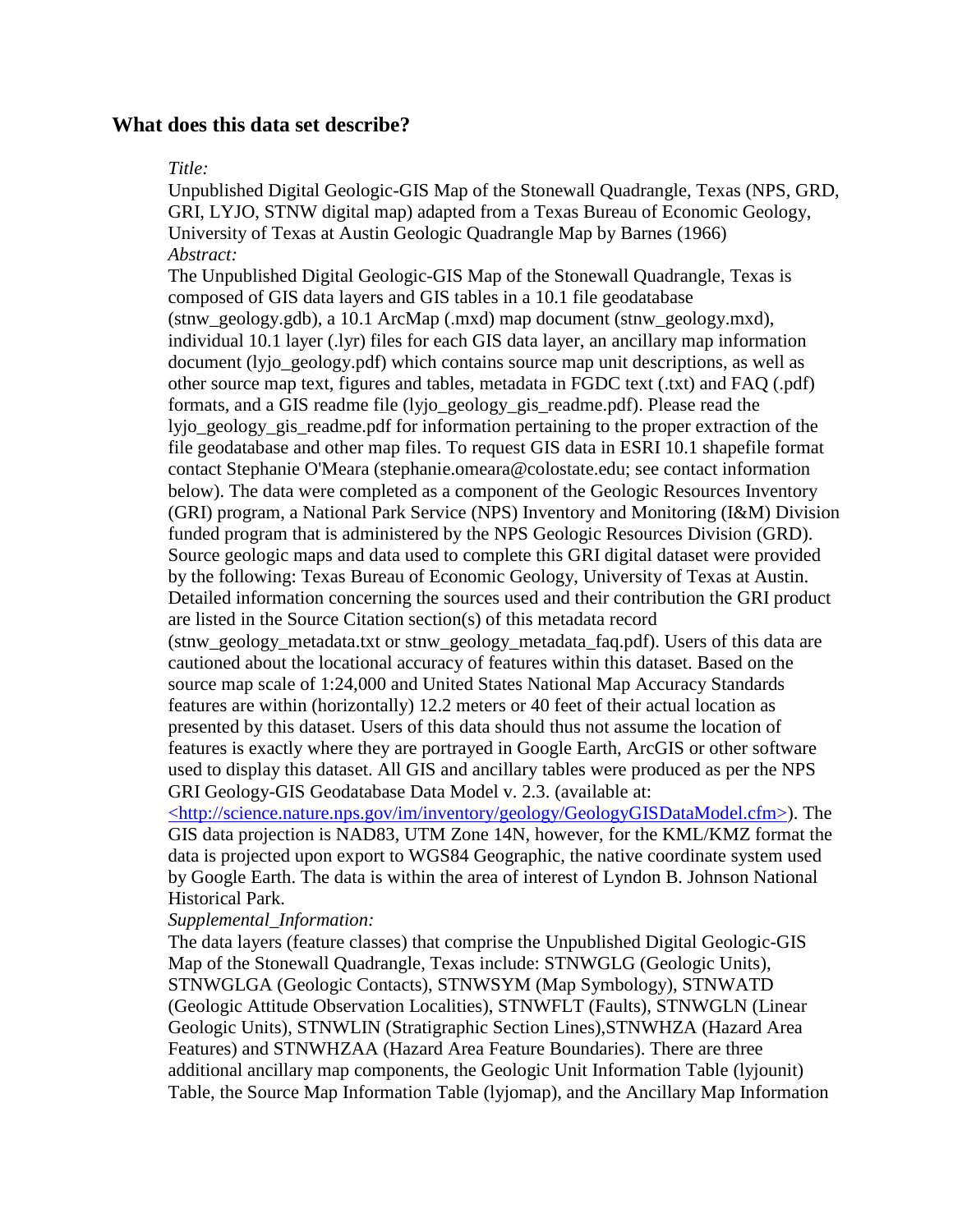Document (lyjo\_geology.pdf). Refer to the NPS GRI Geology-GIS Geodatabase Data Model v. 2.3 (available at:

[<http://science.nature.nps.gov/im/inventory/geology/GeologyGISDataModel.cfm>\)](http://science.nature.nps.gov/im/inventory/geology/GeologyGISDataModel.cfm) for detailed data layer (feature class) and table specifications including attribute field parameters, definitions and domains, and implemented topology rules and relationship classes.

## <span id="page-2-0"></span>1. **How should this data set be cited?**

National Park Service (NPS) Geologic Resources Inventory (GRI) program, 20180830, Unpublished Digital Geologic-GIS Map of the Stonewall Quadrangle, Texas (NPS, GRD, GRI, LYJO, STNW digital map) adapted from a Texas Bureau of Economic Geology, University of Texas at Austin Geologic Quadrangle Map by Barnes (1966).

## <span id="page-2-1"></span>2. **What geographic area does the data set cover?**

*West\_Bounding\_Coordinate:* -98.7503137908 *East\_Bounding\_Coordinate:* -98.6253061671 *North\_Bounding\_Coordinate:* 30.2502021589 *South\_Bounding\_Coordinate:* 30.1252072639

### <span id="page-2-2"></span>3. **What does it look like?**

Not applicable No browse graphic provided

## <span id="page-2-3"></span>4. **Does the data set describe conditions during a particular time period?**

Calendar\_Date: 30-Aug-2018 *Currentness\_Reference:* ground condition

## <span id="page-2-4"></span>5. **What is the general form of this data set?**

*Geospatial\_Data\_Presentation\_Form:* map

## <span id="page-2-5"></span>6. **How does the data set represent geographic features?**

- a. **How are geographic features stored in the data set?**
- b. **What coordinate system is used to represent geographic features?**

*Grid\_Coordinate\_System\_Name:* Universal Transverse Mercator *Universal\_Transverse\_Mercator: UTM\_Zone\_Number:* 14 *Transverse\_Mercator: Scale\_Factor\_at\_Central\_Meridian:* 0.999600

*Longitude\_of\_Central\_Meridian:* -99.0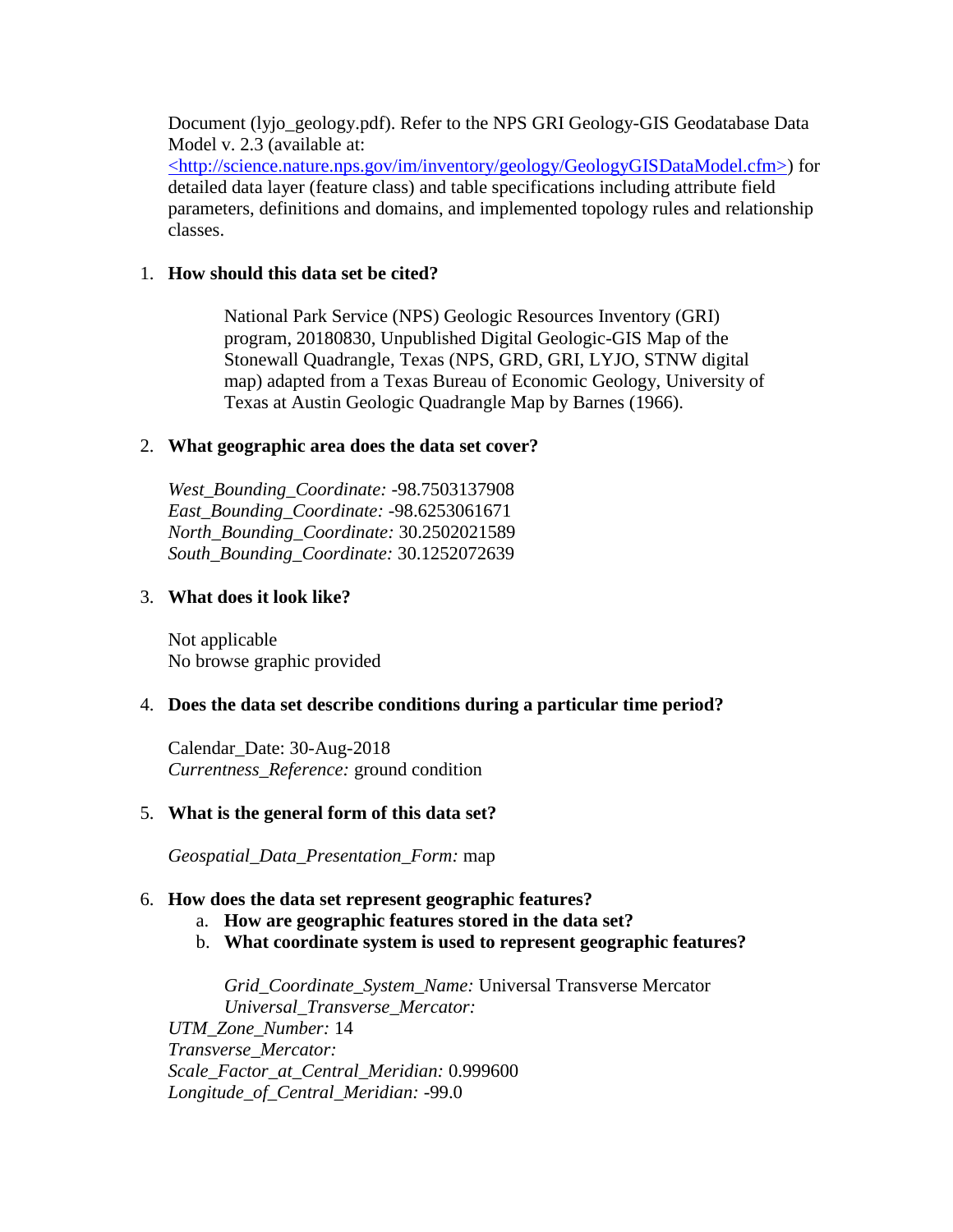*Latitude\_of\_Projection\_Origin:* 0.000000 *False\_Easting:* 500000.000000 *False\_Northing:* 0.000000

> Planar coordinates are encoded using coordinate pair Abscissae (x-coordinates) are specified to the nearest 0.000007 Ordinates (y-coordinates) are specified to the nearest 0.000007 Planar coordinates are specified in meters

The horizontal datum used is North American Datum of 1983. The ellipsoid used is Geodetic Reference System 80. The semi-major axis of the ellipsoid used is 6378137.000000. The flattening of the ellipsoid used is 1/298.257222.

#### <span id="page-3-0"></span>7. **How does the data set describe geographic features?**

#### *Entity\_and\_Attribute\_Overview:*

Refer to the NPS GRI Geology-GIS Geodatabase Data Model v. 2.3 (available at: [<http://science.nature.nps.gov/im/inventory/geology/GeologyGISDataModel.cfm>\)](http://science.nature.nps.gov/im/inventory/geology/GeologyGISDataModel.cfm) for detailed feature class and table attribute field parameters, definitions and domains, and implemented relationship classes, as well as for implemented feature class topology rules. *Entity\_and\_Attribute\_Detail\_Citation:* NPS GRI Geology-GIS Geodatabase Data Model v. 2.3. (available at:

[<http://science.nature.nps.gov/im/inventory/geology/GeologyGISDataModel.cfm>\)](http://science.nature.nps.gov/im/inventory/geology/GeologyGISDataModel.cfm)

## <span id="page-3-1"></span>**Who produced the data set?**

- <span id="page-3-2"></span>1. **Who are the originators of the data set?** (may include formal authors, digital compilers, and editors)
	- o National Park Service (NPS) Geologic Resources Inventory (GRI) program
- <span id="page-3-3"></span>2. **Who also contributed to the data set?**

James Winter and Stephanie O'Meara (Colorado State University)

#### <span id="page-3-4"></span>3. **To whom should users address questions about the data?**

Stephanie O'Meara Colorado State University Research Associate, Geologist/GIS Specialist/Data Manager 1201 Oak Ridge Drive, Suite 200 Fort Collins, Colorado 80525 USA

(970) 491-6655 (voice) stephanie.omeara@colostate.edu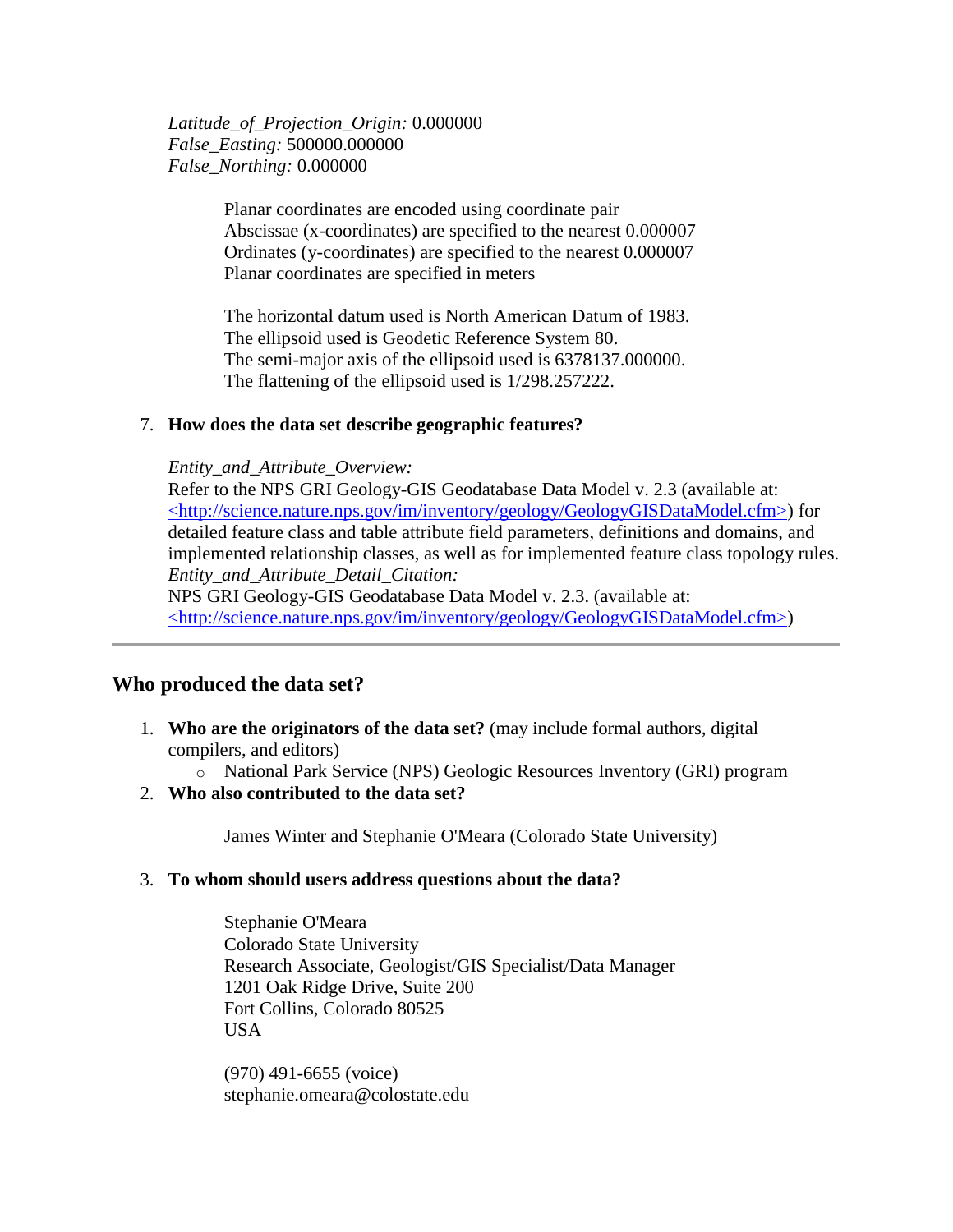### <span id="page-4-0"></span>**Why was the data set created?**

The data are intended to assist NPS personnel in the protection and management of Lyndon B. Johnson National Historical Park.

### <span id="page-4-1"></span>**How was the data set created?**

#### <span id="page-4-2"></span>1. **From what previous works were the data drawn?**

#### **TBEG Geologic Quadrangle Map GQ-31** (source 1 of 1)

Barnes, Virgil E., 1966, Geology of the Stonewall Quadrangle, Gillespie and Kendall Counties, Texas: Geologic Quadrangle Map GQ-31, Texas Bureau of Economic Geology, University of Texas at Austin (TBEG), Austin, Texas.

*Type\_of\_Source\_Media:* paper *Source\_Scale\_Denominator:* 24000 *Source\_Contribution:*

Geologic features present on the source map were digitized using a .TIF image of the paper/mylar map that was scanned at 300dpi and georeferenced in NAD83 UTM. The source map scan was also used to attribute features, as well as to check (QC) line quality, both positionally and spatially, and feature attribution. Ancillary source map text, including unit descriptions, and graphics, if present, were captured, formatted and added to the ancillary map information document. See the Process Step section for additional information.

#### <span id="page-4-3"></span>2. **How were the data generated, processed, and modified?**

Date: 30-Aug-2018 (process 1 of 1)

1.) GIS features were digitized from a TIF image of the source map scanned at 300dpi and georeferenced in NAD83 UTM coordinates. See the Source Information Contribution section(s) for specific source map details. Geology features were digitized into a data model compliant geodatabase. For details on the GRI data model see the NPS GRI Geology-GIS Geodatabase Data Model v. 2.3 (available at:

[<http://science.nature.nps.gov/im/inventory/geology/GeologyGISDataModel.cfm>\)](http://science.nature.nps.gov/im/inventory/geology/GeologyGISDataModel.cfm). 2.) Line quality was checked against the source scan to ensure that GIS features were represented accurately, both positionally and spatially. 3.) Feature attribution was derived using the source map. 4.) Data Model topology rules were validated for all features and any topology errors corrected. 5.) Quality control (QC) consisting of a visual check of the data against its source, as well as running a GRI developed ArcObjects tool to check for GRI data model validation and feature-related consistency, was conducted. 6.) The UNIT and MAP tables were populated and checked against the source(s). Relationship classes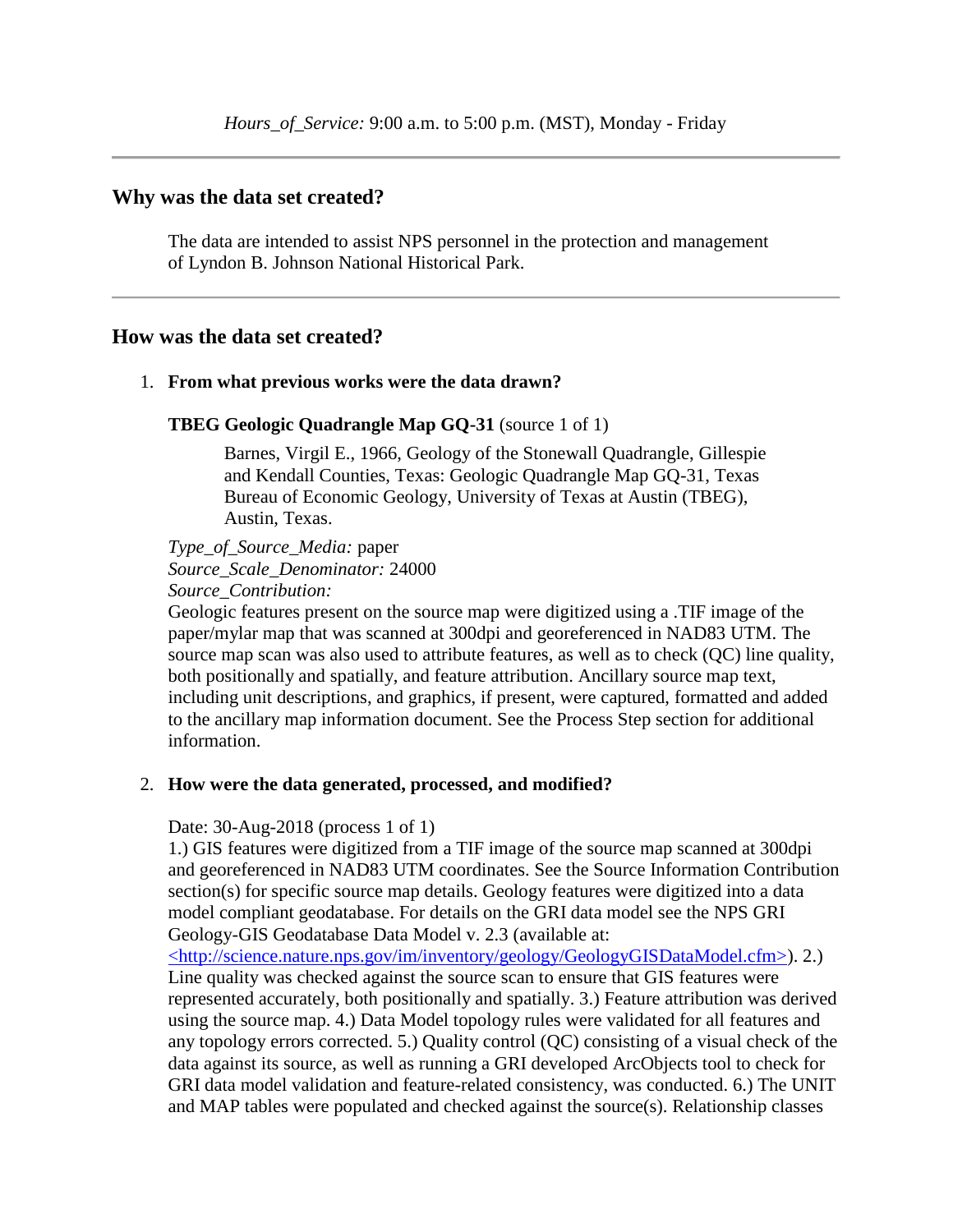were also added and used to ensure attribution consistency between feature class and table attribution. 7.) Feature symbology was produced for all feature classes. An attempt was made to best match symbology to its source map, however, in some cases feature symbology maybe slightly modified, primarily based on the limitations of the ArcGIS geology style. In some cases, however, symbology may have been modified to reconcile differences from multiple sources. 8.) An ArcMap Document was produced, in part by a GRI finalize mxd tool, and layer (.lyr) files saved for all data layers. 9.) The ancillary map information PDF document, see the Supplemental Information section for additional information, was produced from textual information and figures present on the source map(s) and/or in digital data files. If applicable, source map images were produced at 150dpi or greater resolution and optical character recognition (OCR) software was used to produce text from source map text. The text, source map images and other ancillary source map information were added to a Help & Manual (.hmxz) template file. The .hmxz file was then compiled to produce the ancillary map information document. Any compilation errors were then checked and corrected and the document was reviewed for content, usability and grammatical errors.

Person who carried out this activity:

Stephanie O'Meara Colorado State University Research Associate, Geologist/GIS Specialist/Data Manager 1201 Oak Ridge Drive, Suite 200 Fort Collins, Colorado 80525-5589 USA

(970) 491-6655 (voice) stephanie.omeara@colostate.edu

*Hours\_of\_Service:* 9:00 a.m. to 5:00 p.m. (MST), Monday - Friday

Data sources used in this process:

o TBEG Geologic Quadrangle Map GQ-31

## <span id="page-5-0"></span>3. **What similar or related data should the user be aware of?**

National Park Service Geologic Resources Inventory (GRI) program, 20180830, Metadata for the Unpublished Digital Geologic-GIS Map of the Stonewall Quadrangle, Texas (NPS, GRD, GRI, LYJO, STNW digital map).

## <span id="page-5-1"></span>**How reliable are the data; what problems remain in the data set?**

<span id="page-5-2"></span>1. **How well have the observations been checked?**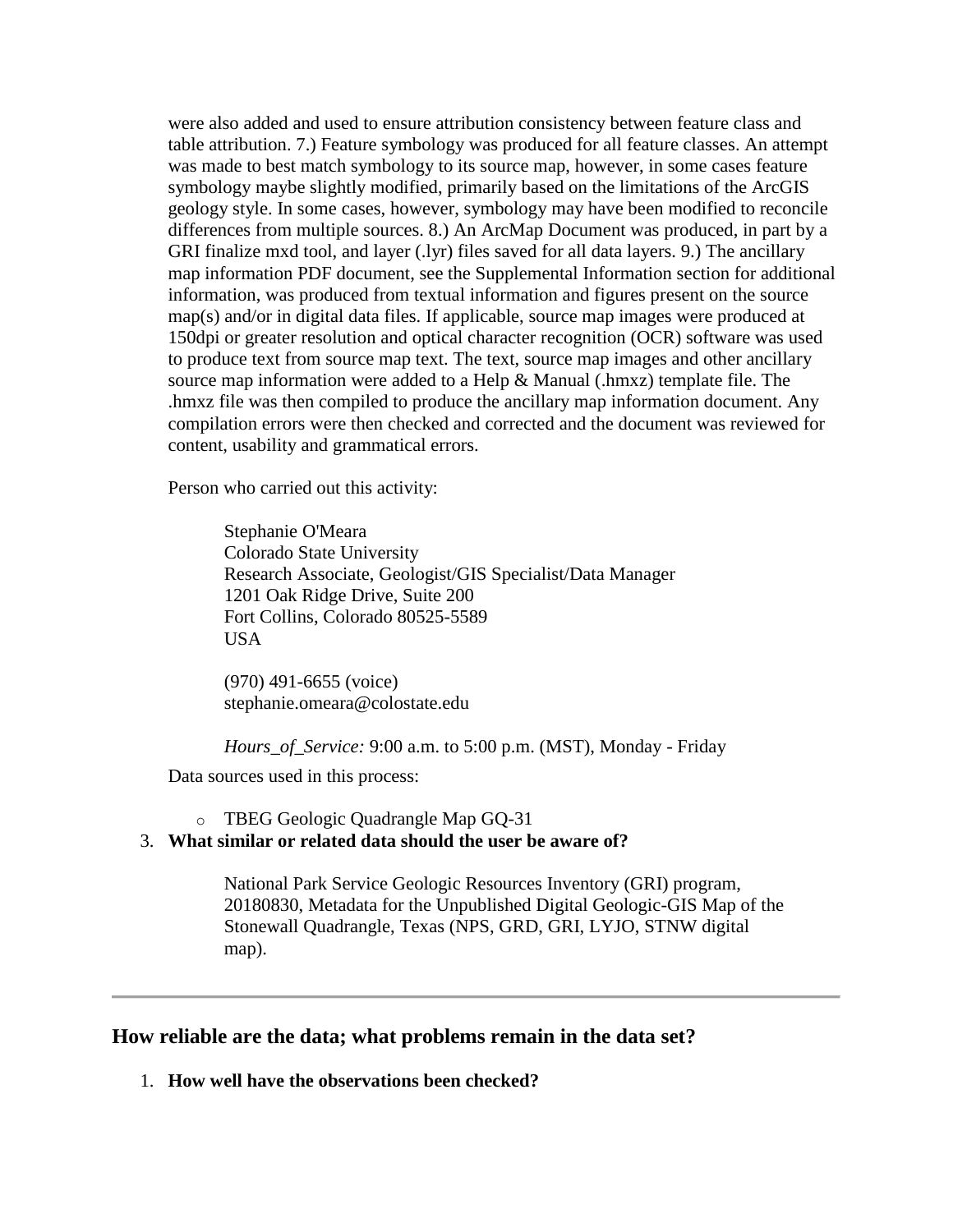Feature and table attribution was derived and checked with the source map(s). Attribution was checked (QCd) for errors. Users of this data are advised to FULLY and CAREFULLY READ the "DISTRIBUTION LIABILITY" section of this metadata before using the data.

## <span id="page-6-0"></span>2. **How accurate are the geographic locations?**

Data was digitized from a georeferenced source map TIF image(s) (300dpi). Users of this data are cautioned about the locational accuracy of features within this dataset. Based on the source map scale and United States National Map Accuracy Standards features are within (horizontally) 12.2 meters or 40 feet of their actual location as presented by this dataset. Users of this data should thus not assume the location of features is exactly where they portrayed are in ArcGIS or other software used to display this dataset. Coordinate tics on the georeferenced (registered and rectified) source map image(s) were checked against control points that had the exact specified coordinates of the tic. The direct distance between the image tic and its control point were measured. All measured distances were less than 50% of the required distance to meet National Map Accuracy Standards (1/50th of an inch for maps at 1:20,000 scale and smaller). Features were checked (QCd) after digitizing for positional accuracy errors using the georeferenced source map image.

## <span id="page-6-1"></span>3. **How accurate are the heights or depths?**

No vertical coordinates are present in this GRI digital dataset.

## <span id="page-6-2"></span>4. **Where are the gaps in the data? What is missing?**

All data is considered complete to the extent of the source map(s).

## <span id="page-6-3"></span>5. **How consistent are the relationships among the observations, including topology?**

GIS data in 10.1 file geodatabase.

## <span id="page-6-5"></span><span id="page-6-4"></span>**How can someone get a copy of the data set?**

## **Are there legal restrictions on access or use of the data?**

*Access\_Constraints:* None

*Use\_Constraints:*

Not for use at scale greater than 1:24,000 (source map scale). Users of this data are cautioned about the locational accuracy of features within this dataset. Based on the source map scale and United States National Map Accuracy Standards features are within (horizontally) 12.2 meters or 40 feet of their actual location as presented by this dataset.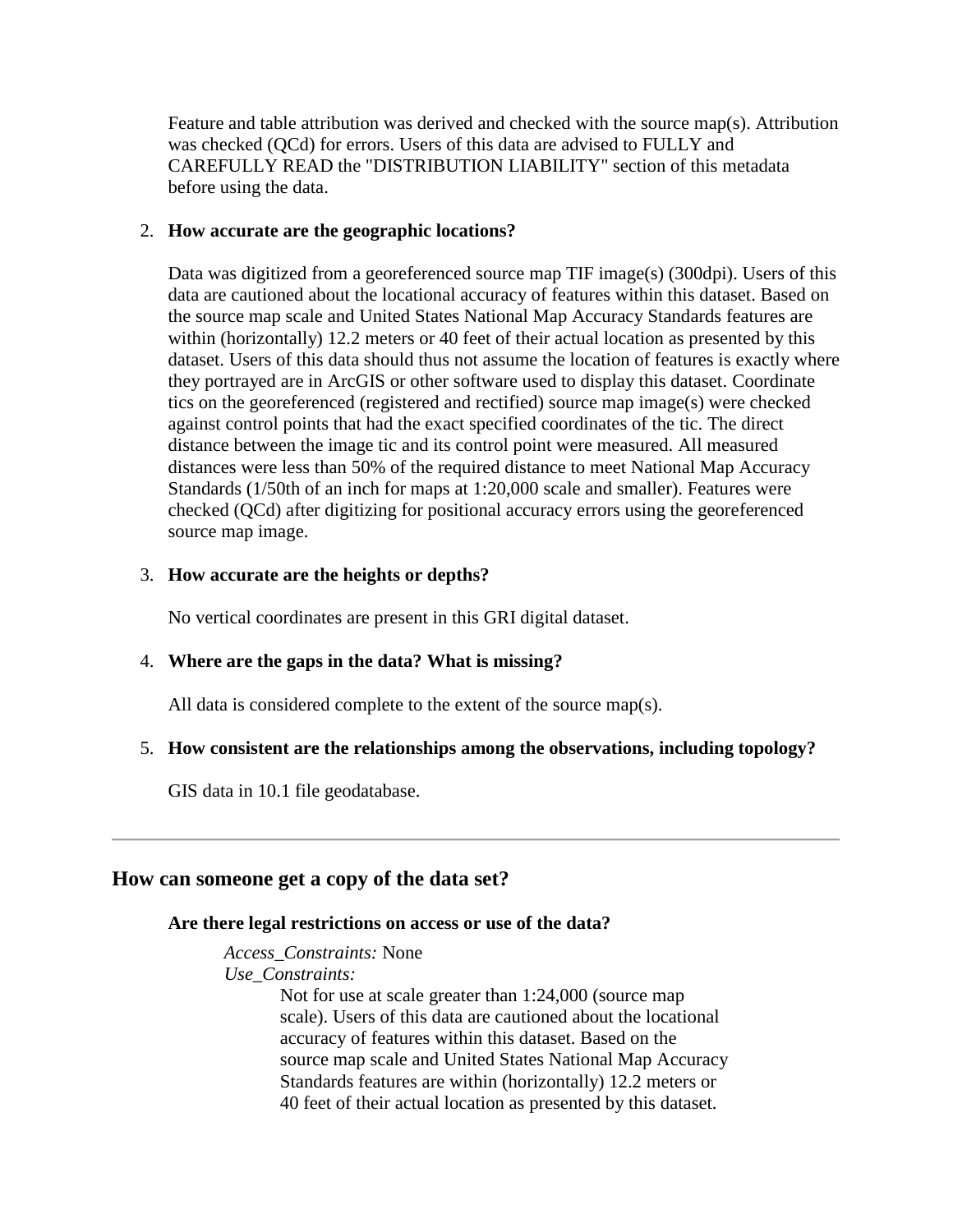Users of this data should thus not assume the location of features is exactly where they are portrayed in ArcGIS or other software used to display this dataset.

#### <span id="page-7-0"></span>1. **Who distributes the data set?** (Distributor 1 of 1)

Stephanie O'Meara Colorado State University Research Associate, Geologist/GIS Specialist/Data Manager 1201 Oak Ridge Drive, Suite 200 Fort Collins, Colorado 80525 **USA** 

(970) 491-6655 (voice) stephanie.omeara@colostate.edu

*Hours\_of\_Service:* 8:00 a.m. to 4:00 p.m. (MST), Monday - Friday *Contact\_Instructions:* GRI data are available at: [<http://irma.nps.gov/App/Reference/Search>](http://irma.nps.gov/App/Reference/Search)

#### <span id="page-7-1"></span>2. **What's the catalog number I need to order this data set?**

GIS map data available in 10.1 file geodatabase format (in stnw geology gdb.zip)

### <span id="page-7-2"></span>3. **What legal disclaimers am I supposed to read?**

The National Park Service shall not be held liable for improper or incorrect use of the data described and/or contained herein. These data and related graphics are not legal documents and are not intended to be used as such.

The information contained in these data is dynamic and may change over time. The data are not better than the original sources from which they were derived. It is the responsibility of the data user to use the data appropriately and consistent within the limitations of geospatial data in general and these data in particular. The related graphics are intended to aid the data user in acquiring relevant data; it is not appropriate to use the related graphics as data.

The National Park Service gives no warranty, expressed or implied, as to the accuracy, reliability, or completeness of these data. It is strongly recommended that these data are directly acquired from an NPS server and not indirectly through other sources which may have changed the data in some way. Although these data have been processed successfully on a computer system at the National Park Service, no warranty, expressed or implied is made regarding the utility of the data on another system or for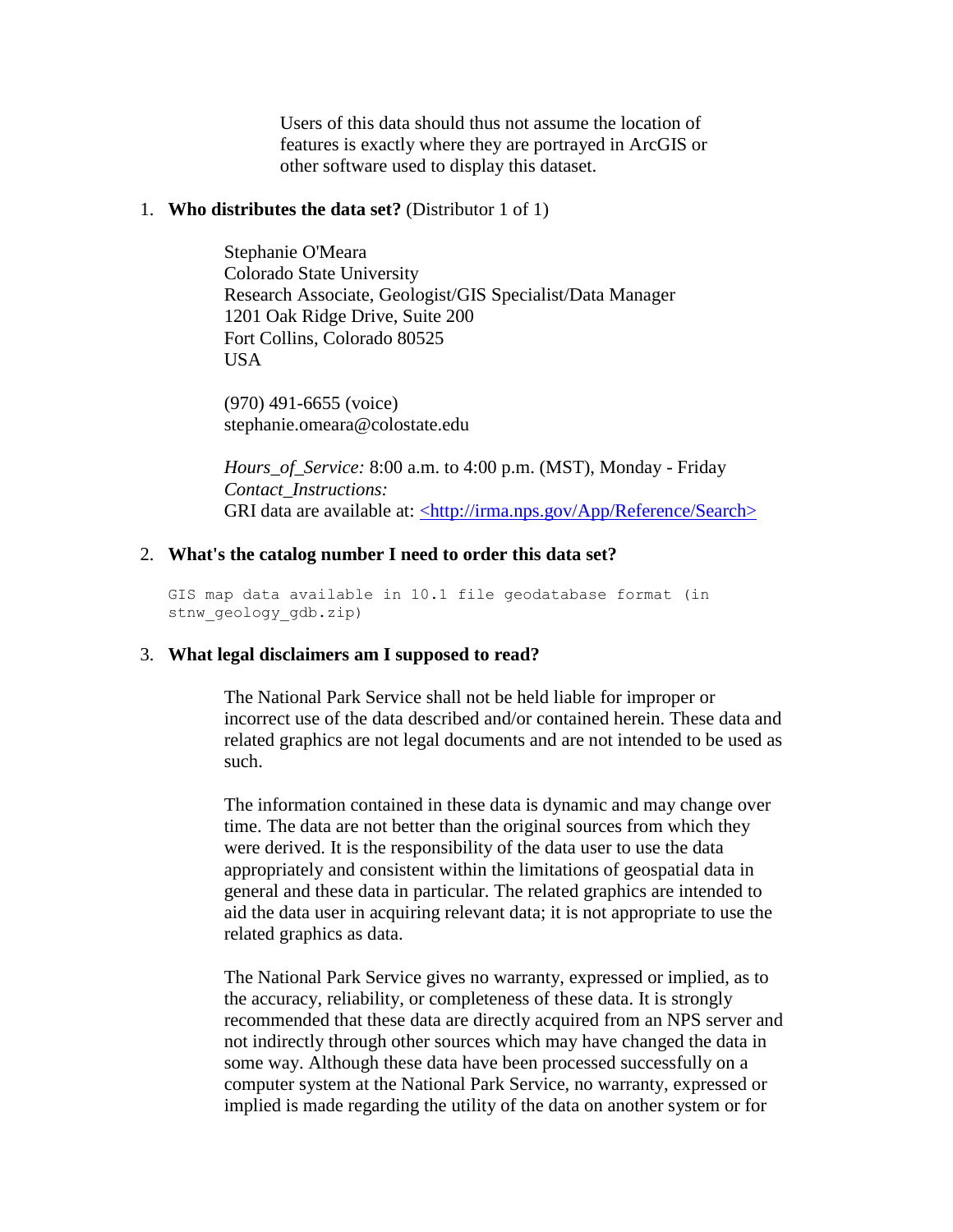general scientific purposes, nor shall the act of distribution constitute any such warranty. This disclaimer applies to both to individual use of the data and aggregate use with other data.

# <span id="page-8-0"></span>4. **How can I download or order the data?**

## o **Availability in digital form:**

| Data format: | GDB (version ArcGIS 10.1) GIS (geodatabase format) map<br>download (stnw_geology_gdb.zip) Size: 0.74 |
|--------------|------------------------------------------------------------------------------------------------------|
|              | <b>Network links:</b> NPS Data Store, https://irma.nps.gov/DataStore/                                |
| Data format: | PDF (version 9) Ancillary Map Information Document Size:<br>41.1                                     |
|              | <b>Network links:</b> NPS Data Store, https://irma.nps.gov/DataStore/                                |
|              | <b>Data format:</b> PDF (version 9) GIS Readme Document Size: 0.1                                    |
|              | <b>Network links:</b> NPS Data Store, https://irma.nps.gov/DataStore/                                |
| Data format: | PDF (version 9) FAQ Metadata File Size: 0.1                                                          |
|              | <b>Network links:</b> NPS Data Store, https://irma.nps.gov/DataStore/                                |

- o **Cost to order the data:** None
- o **Special instructions:**

Search and download GRI data at: [<http://irma.nps.gov/App/Reference/Search>](http://irma.nps.gov/App/Reference/Search)

## <span id="page-8-1"></span>**Who wrote the metadata?**

Dates:

Last modified: 30-Aug-2018 Metadata author:

> Stephanie O'Meara Colorado State University Research Associate, Geologist/GIS Specialist/Data Manager 1201 Oak Ridge Drive, Suite 200 Fort Collins, Colorado 80525-5589 USA

(970) 491-6655 (voice) stephanie.omeara@colostate.edu

*Hours\_of\_Service:* 9:00 a.m. to 5:00 p.m. (MST), Monday - Friday